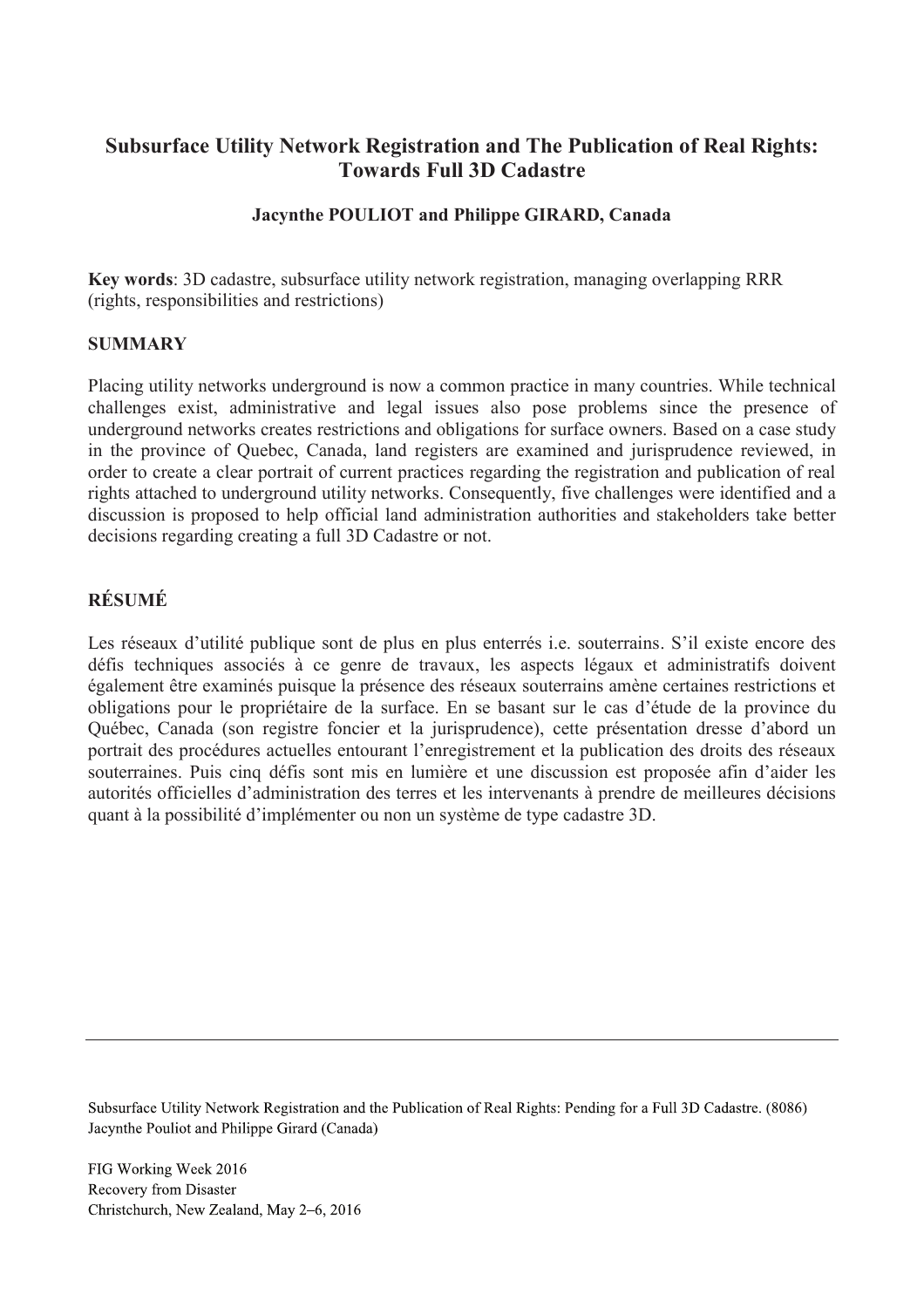# **Subsurface Utility Network Registration and The Publication of Real Rights: Towards Full 3D Cadastre**

### **Jacynthe POULIOT and Philippe GIRARD, Canada**

#### **1. INTRODUCTION**

Although expensive, burying utility networks is a global trend (Navigant Consulting, 2005). The reduction of visual intrusions and space savings associated with hiding utilities are widely considered to be aesthetic, efficient and ecologically friendly (Jeong et al., 2004). As a result, power and telecommunication networks are joining gas and water pipelines in an already dense underground. However, placing such infrastructure out of site has financial, technical and legal consequences. Regarding administrative and legal aspects, the vertical coexistence of real rights somewhat weakens the classic definition of property rights as extending from the 'centre of the earth to the zenith' since restrictions and obligations required for the use and maintenance of utility networks are often legally imposed on the surface owner. Consequently, ignoring the presence of such infrastructure may create problems (Girard and Pouliot, 2015). Damaging utility infrastructure can cause disruption of essential services and have a substantial impact on the environment, particularly regarding soil contamination. Additionally, the person causing breakage incurs health risks and legal proceedings.

Locating underground utility networks becomes a major challenge. One may argue that suppliers of such utility services should be required to provide XYZ coordinates of newly installed infrastructure. However, the reality is quite different, since very few information sources and official registers containing underground utility networks are available. Even on 2D plans, in many countries including Quebec, underground utilities are rarely shown on cadastre maps or recorded in land administration registers. This situation differs greatly from one country to another. For example, in Switzerland an official cadastre for subsurface pipes exists, in which the position of the infrastructure is partially available in 2D with optional height attribute. In Australia, the network infrastructure is represented on 2D plans. For more information, see the survey made by the FIG Joint Commission 3 and 7 Working Group on 3D Cadastres that proposed a world-wide inventory of the 2014 status of 3D cadastre (FIG, 2014).

Moreover, utility networks often share complex geometric dimensions not easily represented or integrated in current 2D cadastral frameworks. Consequently, in most countries, underground utilities are not shown on cadastral maps and no public, up-to-date cartography exists (van Oosterom et al., 2014). For instance, the Quebec jurisdiction has decided instead to register utility networks in a special land register to provide them the publication of rights despite an absence of cadastral registration. Nevertheless, their relationship with land parcels remains unclear in most

Subsurface Utility Network Registration and the Publication of Real Rights: Pending for a Full 3D Cadastre. (8086) Jacynthe Pouliot and Philippe Girard (Canada)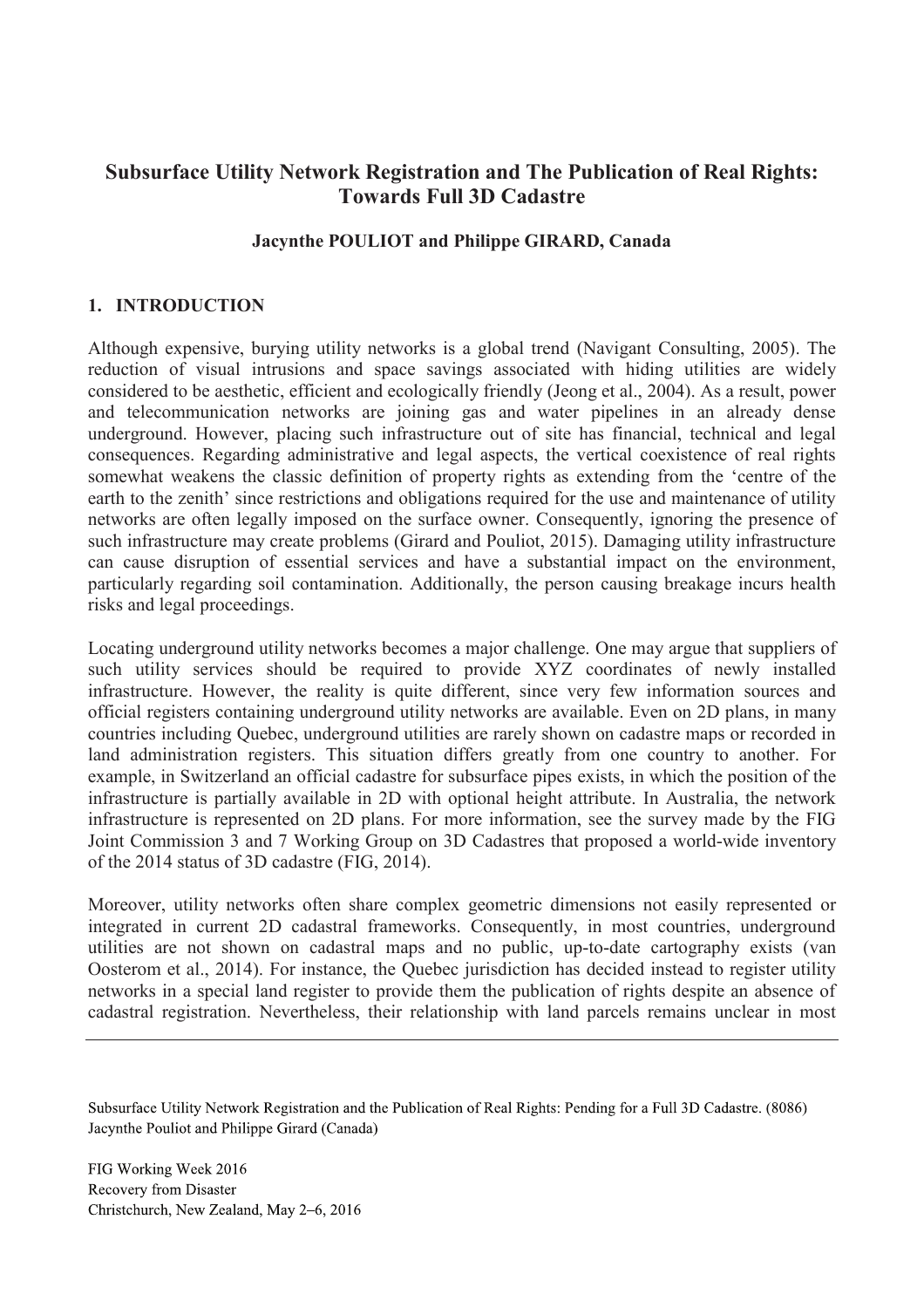cases, thus possibly diminishing the benefits of the publication of real rights and consequently failing to protect the right or secure the ownership. In the context of a Canadian research grant, we hypothesized that having a full 3D cadastre that integrates aerial, surface and subsurface legal objects represents a valuable solution. However, supplementary investigation from the point of view of the registration process is required prior to considering such implementation (as suggested by many authors, more specifically Ho et al., 2013). In this paper, full 3D cadastre will refer to having rights established in bounded volumes, no matter if the real estate object is located in the subsurface, on the surface or in the air (Stoter 2004).

The paper is organized as follows. We first give a brief description of the Quebec land registration system and some examples of its incompatibility regarding the registration of utility networks. We then explain how the government of this Canadian province circumvented these problems but then created completely new challenges regarding the registration and the location of these networks. Finally, we enumerate a series of challenges to be addressed for implementing better practices regarding the registration of underground networks and the publication of real right associated to them.

## **2. QUEBEC LAND MANAGEMENT SYSTEM**

### **2.1 Quebec Land Register**

The land registration system is maintained by the *Government of Québec,* through an organism whose name is abbreviated as *Foncier Québec*. The land register is a deed registration system. Compared to the most common Torrens system, in which registration equals indefeasible property title, deed registration systems register only the instruments (the deeds) related to that land.

In the Quebec cadastre system, each parcel of land is associated with a file in an index of immovables, directly associated to the cadastral map, which indicates where the parcel is located, as well as its metes and bounds. The cadastral map, as shown in Figure 1, is a 2D map showing the limits and size of the lot (the parcel); each property has its own unique lot number and official measurements (length, perimeter and area). The registration of a right on a particular land parcel is achieved by indicating on its land file the nature and the number of the deed that created it. The cadastral map is the baseline of the publication system in this Canadian province.

Subsurface Utility Network Registration and the Publication of Real Rights: Pending for a Full 3D Cadastre. (8086) Jacynthe Pouliot and Philippe Girard (Canada)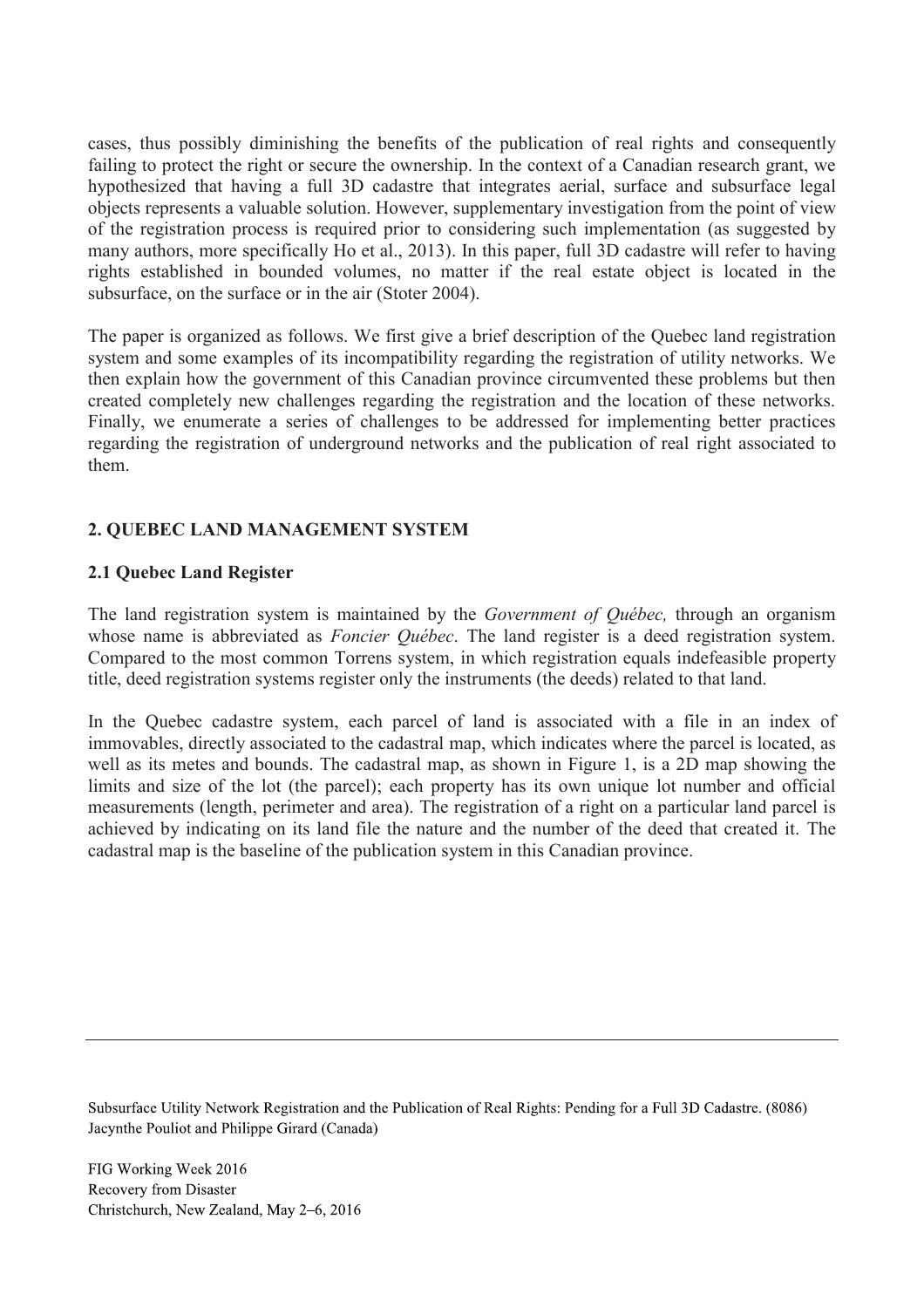

**Figure 1.** Example of a Quebec cadastral map

### **2.2 Utility network registration**

Cadastral registration is mandatory to operationalize the publication of rights in the land register. While the Quebec cadastral 2D framework allows registration of utility networks, this is still largely limited, due to their complex geometric dimensions and their third dimensional component. In order to allow the publication of rights on these types of real property, the Quebec official authority has created a complementary land register, "the register of public service networks", which mimics the land register operations. Each network is thus registered on a file, recorded with a sequential number, the name of the network holder, the name of the regional administration, and various but non-mandatory textual data, including road names, address, description of the surrounding space, etc. However, this register is not supported by a cadastral plan. Figure 2 shows an example of the online interface for querying the register of public service networks (*available only in French*). Note that in this interface only the sequential number (shown as *numéro d'ordre* in the figure) can

| <b>REGISTRE FONCIER DU QUÉBEC EN LIGNE</b><br>Consultation - Registre des réseaux de services publics et<br>des immeubles situés en territoire non cadastré |                                                                    |
|-------------------------------------------------------------------------------------------------------------------------------------------------------------|--------------------------------------------------------------------|
| Critères de sélection                                                                                                                                       |                                                                    |
| Fiche numéro d'ordre                                                                                                                                        |                                                                    |
| Numéro d'ordre »                                                                                                                                            | $B -$<br>Exemple: 99 - B - 999999999999                            |
| Ordre d'affichage                                                                                                                                           |                                                                    |
|                                                                                                                                                             | Chronologique À partir du<br>(AAAA/MM/JJ)<br>Chronologique inverse |
|                                                                                                                                                             | Effacer<br>Soumettre<br>Annuler                                    |

be queried, although this number is rarely known by users.

**Figure 2.** Example of the online search tool for the register of public service networks

Subsurface Utility Network Registration and the Publication of Real Rights: Pending for a Full 3D Cadastre. (8086) Jacynthe Pouliot and Philippe Girard (Canada)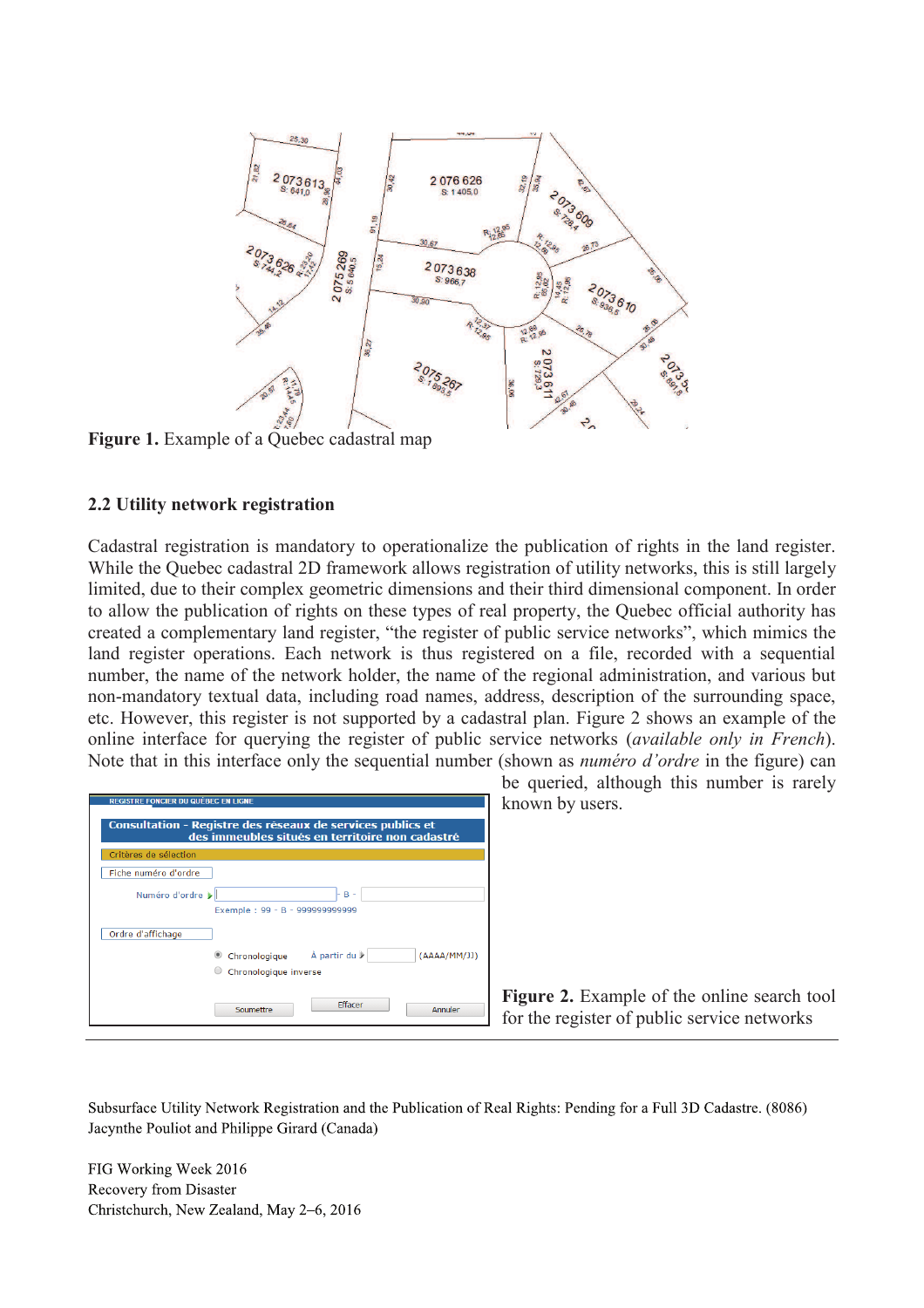## **3. CHALLENGES REGARDING UNDERGROUND UTILITY NETWORK REGISTRATION**

What is the basic role of a registration system? The protection of rights. To reach this ultimate goal, a land register should enable anyone to locate 1) the land file in order to know the rights published on a parcel and 2) the immovable itself. The constitution of a complementary register with no cadastral map poses limitations, and thus creates challenges, related to both these basic roles. Based on case study analysis and jurisprudence review, we currently identify five challenges:

#### *Challenge 1: Definition*

The definition given in the Civil Code of Quebec of a network is very broad. A network can be "a railway network or a network of cable communications, water or gas distribution, power lines, oil or gas pipelines or sewage conduits". Path length or configuration does not matter. The only condition that must be met, in addition to what is dictated by the Civil Code, is right of superficies, i.e., that the infrastructure ownership must be different from that of the land. This elusive concept is reflected by the vast diversity of objects recorded in the register of utility networks. For example, a gas pipeline network several thousand kilometres long coexists with optical fibres extending a few metres. These objects remain the same within the meaning of the law.

#### *Challenge 2: Intangibility*

As explained above, operations related to the opening, handling and consultation of files in the register of public service networks is modelled on that of the land register. However, the fact that it is not supported by a cadastral plan makes these operations intangible in many aspects. In the land register, a file will be opened as soon as a new cadastral lot is delimited by a surveyor. These lots can then be subdivided, cancelled, replaced or unified. Still, there is always a tangible link with the physical reality of the immovable.

In the case of the register of public service networks, this link vanishes. A file will not be opened as soon as the network is built, but rather only when someone wishes to publish a mortgage, a sale, or any other real right on this network. For subsequent transactions, acts designate the network by its file number so that the right can be published. In that sense, this register strictly plays a role of publication of rights. However, network subdivisions and combinations can be performed anyway. As in cadastral operations, subdivision or combination of networks will result in the creation of new files. A single physical network can thus be registered through many files, each representing one of its sections.

#### *Challenge 3: Querying*

Querying the register of public service networks can be performed with either the file number (sequential number) or the name of the owner. However, the land file number is not disseminated. While the name of the owner can be queried, if the same owner holds rights on several networks, it becomes impossible to identify the correct land file without consulting all files of that owner. This

Subsurface Utility Network Registration and the Publication of Real Rights: Pending for a Full 3D Cadastre. (8086) Jacynthe Pouliot and Philippe Girard (Canada)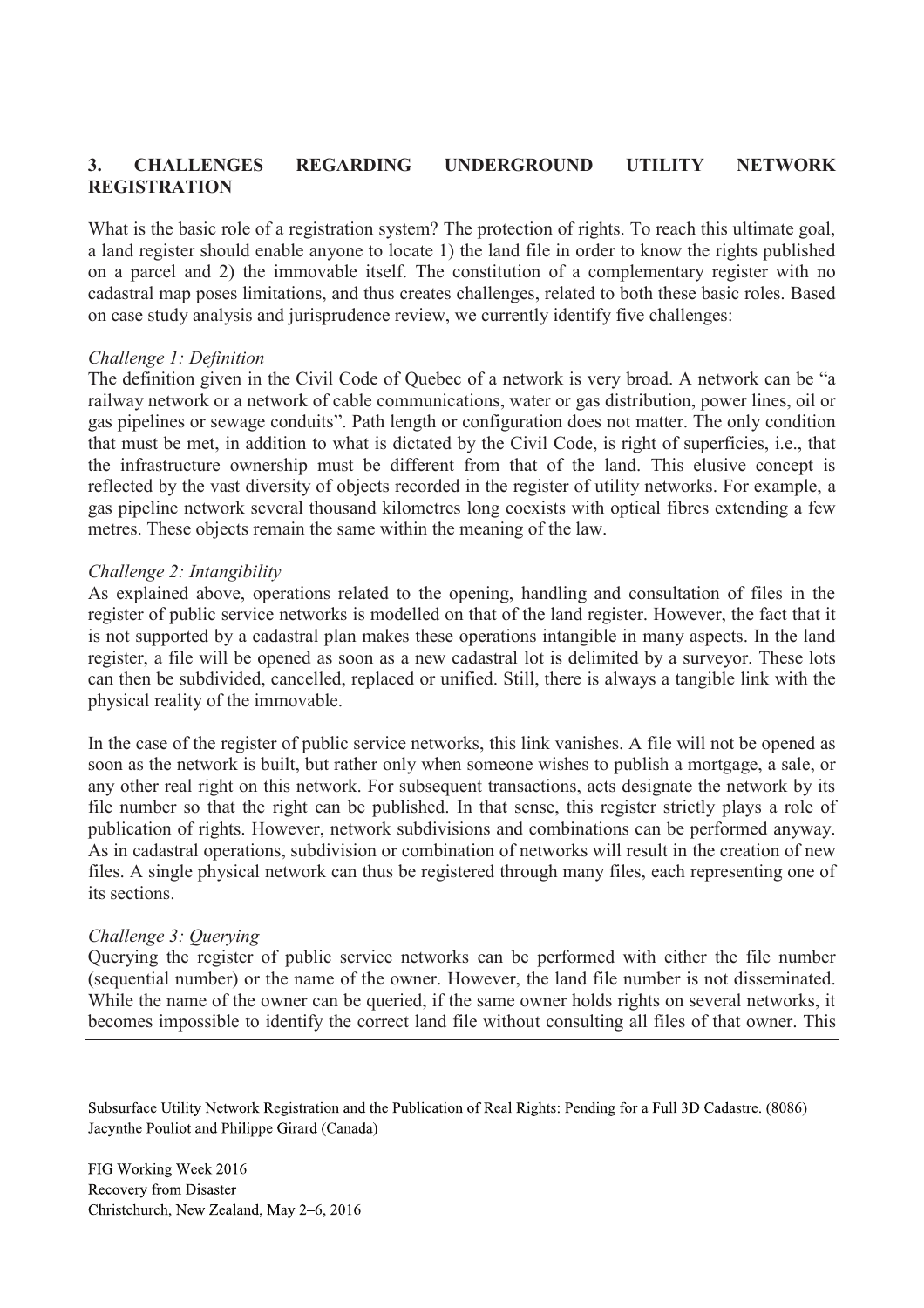may represent several thousands of files for some telecommunications companies which often perform excessive file subdivisions of their fibre-optic networks. Finding a file referring to a given network, and as a corollary the rights published on it, is thus a complex operation because the file number (a sequential number) has no spatial reference.

#### *Challenge 4: Designation*

Quebec law imposes minimal obligations on utility networks in terms of their geographic localization and none in terms of geometric description. The Civil Code of Quebec merely requires the designation of the "territory" the network serves. Any additional details are left to the discretion of the utility network owner or the official authority (notary). Inevitably, a range of situations is generated. At worst, the network is simply designated by the fact that it covers the "Cadastre du Québec", which means basically any territory covered by the Quebec cadastral plan. At best, the network is designated by its ends, sometimes its length, and potentially, while most rarely, its path.

### *Challenge 5: Localization*

The absence of a cadastral plan for utilities, combined with these flawed designation makes localization of underground networks hardly possible using the public data. Even if the designation in terms of endings, length and path is precise, it is still impossible to know which land parcels are affected by a given network. The location of utility networks is therefore almost impossible to determine since no related information exists in the registration process, and spatial relationships with surroundings are approximate and difficult for the authority to certify.

Without a comprehensive linkage between cadastre and, at least, the path of the network, identification of affected land parcels is nearly impossible. To circumvent this problem, notaries and surveyors are tempted to use accompanying easements to locate networks. Unfortunately, mapping the associated Rights, Restrictions and Responsibilities (RRR) as a surrogate is hazardous. The Law offers utility network owners implied easements, which are enforceable without registration. Also, when an easement is registered on a land file, its concordance with network location is not guaranteed by Law.

## **4. DISCUSSION AND CONCLUSION**

The ability to addressing all these challenges would be required in order to argue in favour of full 3D cadastre. For instance, we believe that encouraging, or even imposing, standards for the geometric and semantic description of networks (subsurface and aerial) is a prerequisite (Pouliot et al., 2015). Is it necessary to reiterate that networks remain physical objects? The lack of minimal standards about length or path configuration creates a melting pot of hardly comparable objects. As a reminder, in the register of public service networks, lengthy gas networks that are impossible to locate are filed alongside excessively segmented optic networks impossible to identify.

Subsurface Utility Network Registration and the Publication of Real Rights: Pending for a Full 3D Cadastre. (8086) Jacynthe Pouliot and Philippe Girard (Canada)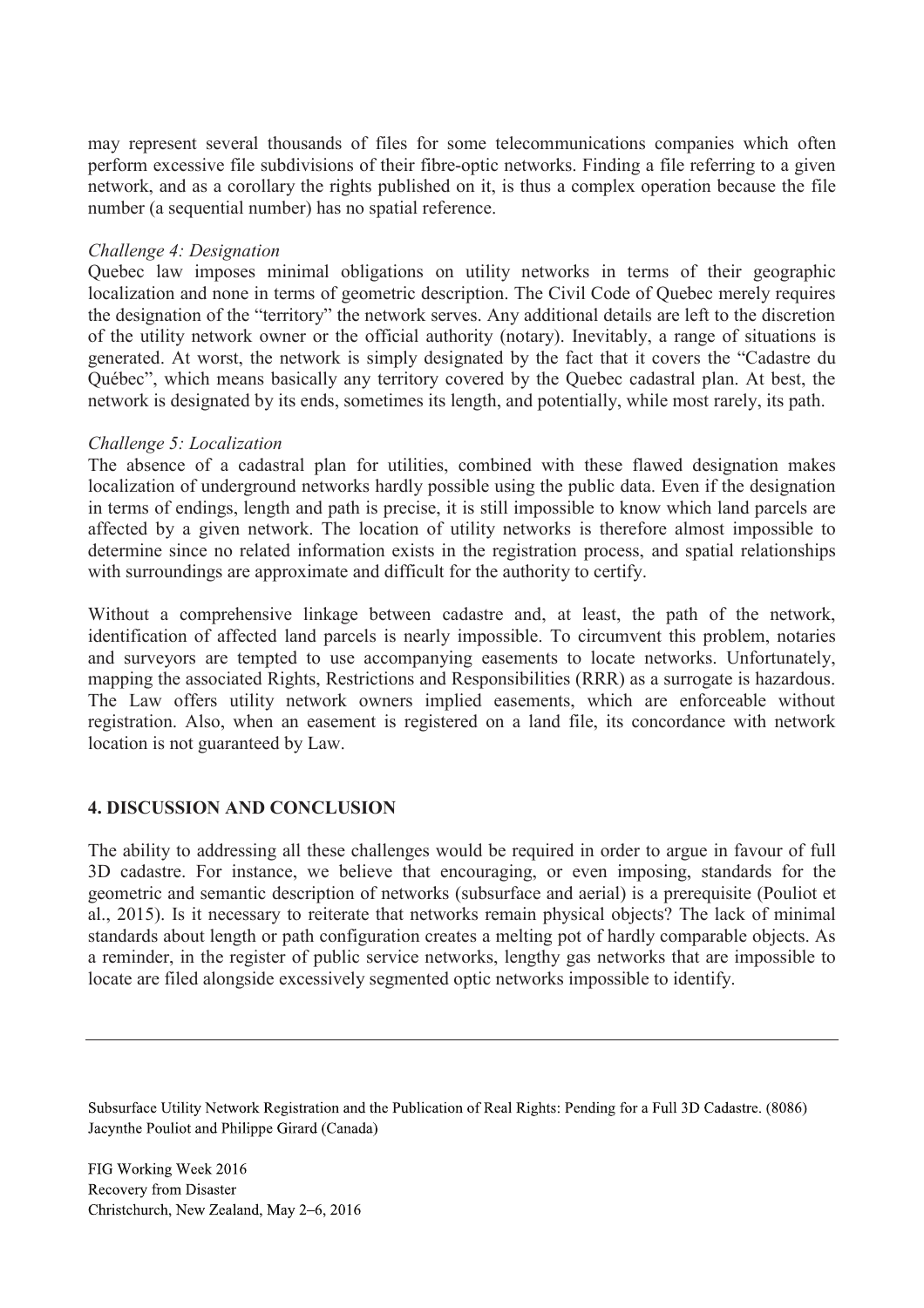The International Standards Organization has proposed many existing standards, such as Geographic Information (ISO-TC211) and the one on land administration (ISO-19152). But these proposals are often generic and application of them in a concrete registration system management with a 3D cartographic framework is still expected by the community of specialists. As discussed in Karki and Thomson (2014), fundamental examination should be done on this aspect, and collaboration among GIS specialists, lawyers/notaries and other specialists would be important to accomplish this. For example, a growing industry segment, subsurface utility engineering (SUA), focuses on the establishment of good practice guidelines to reduce uncertainty associated to construction projects (Jeong et al., 2004). As a first step in this direction, ASCE (American Society of Civil Engineering) has published a guideline for the collection and depiction of existing subsurface utility data (ASCE, 2002).

However, standards will have limited impacts without the imposition of strict land designation requirements. The only one that seems to be truly helpful is the list of parcels affected by the presence of a network. During our research in the register of public service networks, conducted during the summer of 2015, the opening deed providing a list of parcels affected by the presence of a network was an exception. From the perspective of publishing and protecting property rights, this approach appears particularly informative because it provides a direct link between this register, the land register and the cadastral map. This information is easy to decode, appears rich in land data and gives a sufficiently accurate geographical location. Considering the availability of a fully cadastral map and automated spatial analysis tools, obtaining such a list can nowadays be achieved in seconds even for large networks. Such designation standards would facilitate searches while promoting the publication and protection of property rights.

Nevertheless, such a list cannot be truly useful if no mention is made directly on the land file of the parcels concerned. We believe that network owners would benefit from having proper easements published in the land register. The implied easements provided by many jurisdictions throughout the world are hardly effective and put at risk the integrity of the networks. Do we need to emphasize the fact that the publication of rights significantly loses its advantages with lack of registration?

The mission of the Quebec Land Register does not include providing data that could be used to produce an integrated map representing the position and shape of underground networks and their relationship with surrounding land parcels. Lawyers and land surveyors need to be provided with data collecting and updating procedure and management tools. The creation of a full 3D cadastre may solve some of the problems previously discussed. However, while research and technology related to registration and data acquisition of three-dimensional objects are multiplying, this will not be completed tomorrow (Ho et al., 2013, Paulsson and Paasch, 2013). 2D cadastre maps with the projection of the footprint of the underground networks may also be a worthwhile solution. More significantly, we advocate the development of rigorous registration standards in terms of network designations to maintain the utility of the real rights publicity system and promote the better planning, development and management of underground spaces.

Subsurface Utility Network Registration and the Publication of Real Rights: Pending for a Full 3D Cadastre. (8086) Jacynthe Pouliot and Philippe Girard (Canada)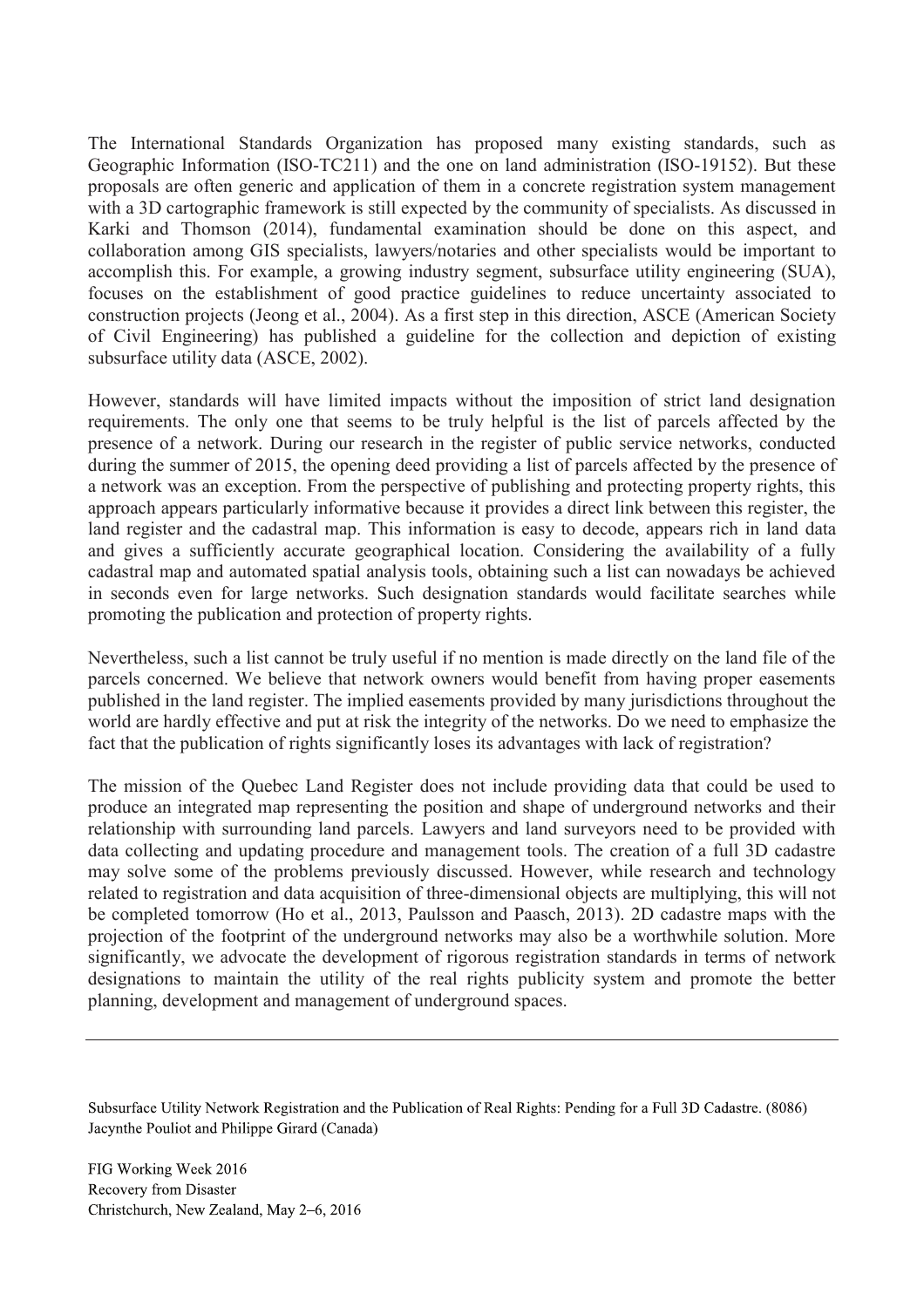#### **REFERENCES**

- ASCE, 2002. Standard guideline for the collection and depiction of existing subsurface utility data (38-02). ASCE report C-I 38-02, New York.
- Döner F. and C. Biyik, 2013. Conformity of LADM for modeling 3D/4D cadastre situations in Turkey. 5th Land Administration Domain Model Workshop, 24-25 Sept., Kuala Lumpur, Malaysia: pp. 433-446.
- FIG, 2014. Worldwide questionnaire on the status of 3D Cadastres. Organised by FIG joint commission 3 and 7 Working Group on 3D Cadastres. Available at: http://www.gdmc.nl/3dcadastres/participants/.
- Girard P. and J. Pouliot, 2015. Les réseaux de distribution souterrains : de la nécessité d'une représentation spatiale publique de qualité. Géomatique (Revue de l'Ordre des arpenteursgéomètre du Québec), vol., 42, No 2, pp. 8-10.
- Ho, S., A. Rajabifard, J. Stoter, M. Kalantari, 2013. Legal Barriers to 3D Cadastre Implementation: What is the Issue? Land Use Policy. Vol. 35, November, pp. 379-387.
- Jeong, H. S., D. M. Abraham, J. J. Lew, 2004. Evaluation of an Emerging Market in Subsurface Utility Engineering. Journal of construction engineering and management, ASCE, March/April, p.225-234.
- Karki S., R. Thompson, 2014. Initial Registration of 3D Parcels Position Paper 2. 4th International Workshop on 3D Cadastres, Nov. 9 to 11, Dubai, United Arab Emirates.
- Navigant Consulting, 2005. A review of electric utility undergrounding policies and practices. Report prepared for Long Island Power Authority. March 8.
- Paulsson, J. and J. M. Paasch, 2013. 3D Property Research from a Legal Perspective. Computers, Environment and Urban Systems. Vol. 40, pp. 7-13.
- Pouliot J., R. Cuissard, P. Bordin, 2015. Cadastral mapping for underground networks: A preliminary analysis of user needs. Proceedings of the 27th International Cartographic Conference, August 23-28, Rio de Janeiro, Brazil.

Stoter J.E., 2004. 3D Cadastre. PhD thesis, Delft University of Technology, Netherlands.

van Oosterom P., J. Stoter, H. Ploeger, C. Lemmen, R. Thompson and S. Karki. 2014. Initial analysis of the second FIG 3D Cadastres questionnaire: status in 2014 and expectations for 2018. 4th International FIG 3D Cadastre Workshop, 9-11 November 2014, Dubai, United Arab Emirates, 2014.

#### **Acknowledgements**

We would sincerely like to thank Michel Morneau of *Foncier Québec* who was our main government correspondent and François Brochu, notary, for valuable discussions regarding legal aspects. We express our gratitude to the Natural Sciences and Engineering Research Council of Canada for funding this research program (RGPIN-2015-05514).

Subsurface Utility Network Registration and the Publication of Real Rights: Pending for a Full 3D Cadastre. (8086) Jacynthe Pouliot and Philippe Girard (Canada)